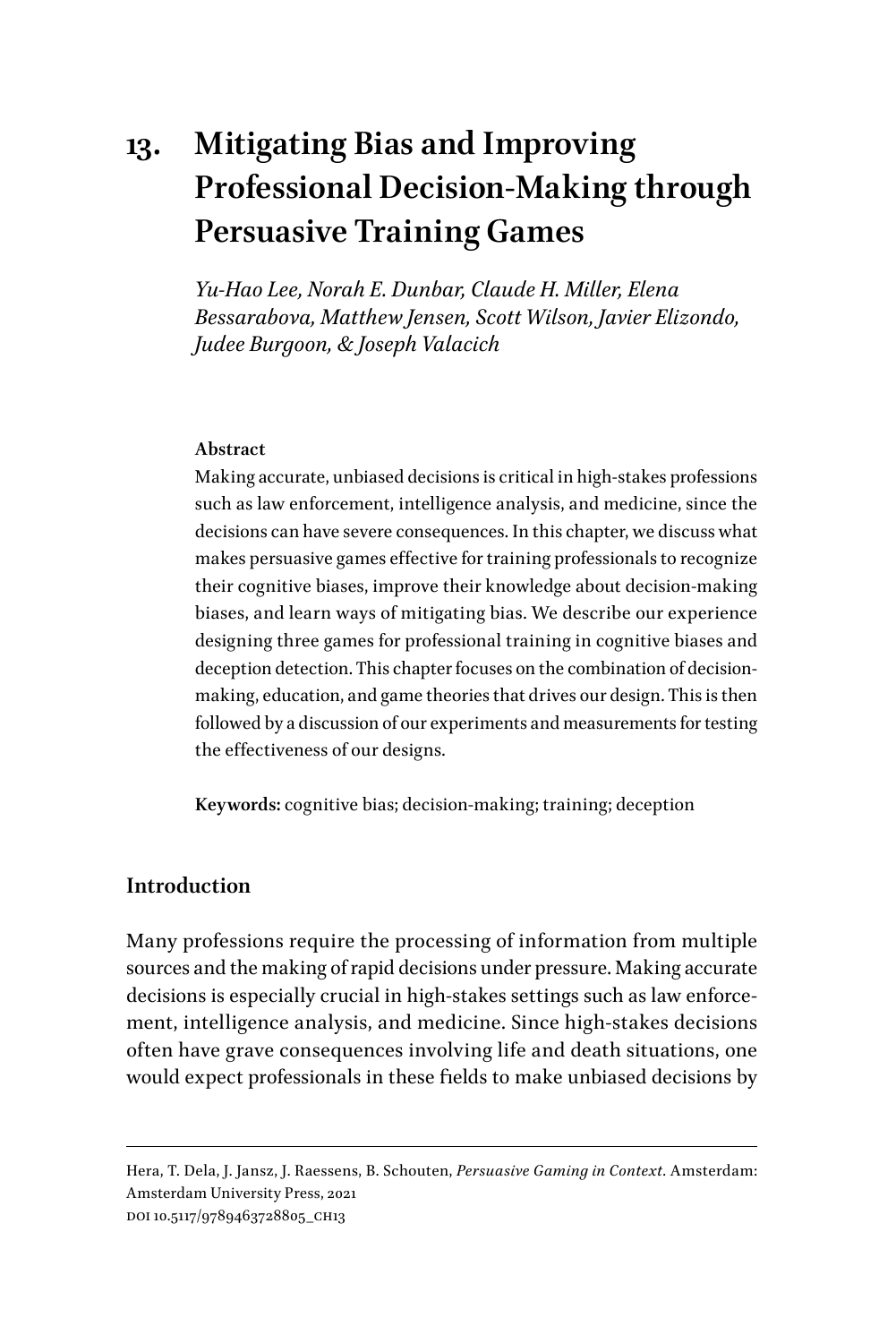considering all available information, treating evidence fairly, and rationally weighing all the relevant costs and benefits. Research has shown, however, that due to the rapid-response nature of these kinds of judgments, decisionmakers often rely on heuristics, especially when in unfamiliar situations that require careful, deliberative processing (Hicks & Kluemper, 2011; Heuer, 1999).

Heuristics are mental shortcuts, or rules of thumb, that simplify decisionmaking by reducing the amount of information required for processing (Tversky & Kahneman, 1974; Chaiken, 1980). Most of the time, heuristics help professionals to make efficient judgments that are reasonably accurate. However, in unfamiliar situations, where careful, deliberative evaluations are required, relying on heuristics can lead to systematic cognitive biases and significant adverse consequences. Studies have shown, for example, how medical professionals often make premature diagnoses as a result of various cognitive biases (Graber, Franklin, & Gordon, 2005). Bias can also cloud judges and jurors' memories of factual details during legal trials (Levinson, 2007).

Heuristics and cognitive biases are difficult to avoid because most people are unaware of their own biases (Pronin, Lin, & Ross, 2002). Indeed, even when reminded and cautioned about their overuse of heuristics, people often lack the motivation to inhibit them due to the convenience they bring to the decision-making process (De Neys, Vartanian, & Goel, 2008). Currently, organizational workshops and static, non-interactive instructional materials (e.g., videos and handouts) are the most common training formats for educating professionals about their cognitive biases. However, meta-analyses of studies on de-biasing training, especially in deception detection, indicate that the effects of traditional approaches are only small to moderate at best, depending on how the training is conducted (Driskell, 2012; Hauch et al., 2016). Decision-making training programs are more effective when they are relevant to real-world scenarios, teach diagnostic cues, allow the practicing of decision-making, and incorporate immediate feedback (Vrij, 2008; Frank & Feeley, 2003).

We argue that digital games are effective training tools for mitigating bias and improving professional decision-making because of their ability to simulate real-world problems while providing tailored, individual feedback to players (Dunbar et al., 2018; Dunbar et al., 2014; Lee et al., 2016; Bessarabova et al., 2016). Below we list some reasons for adopting digital games in professional training.

(1) *The simulation of real-life scenarios*: Digital games can simulate highstakes decision scenarios without resulting in actual life-and-death consequences. Games also allow for the simulation of rare or expensive scenarios,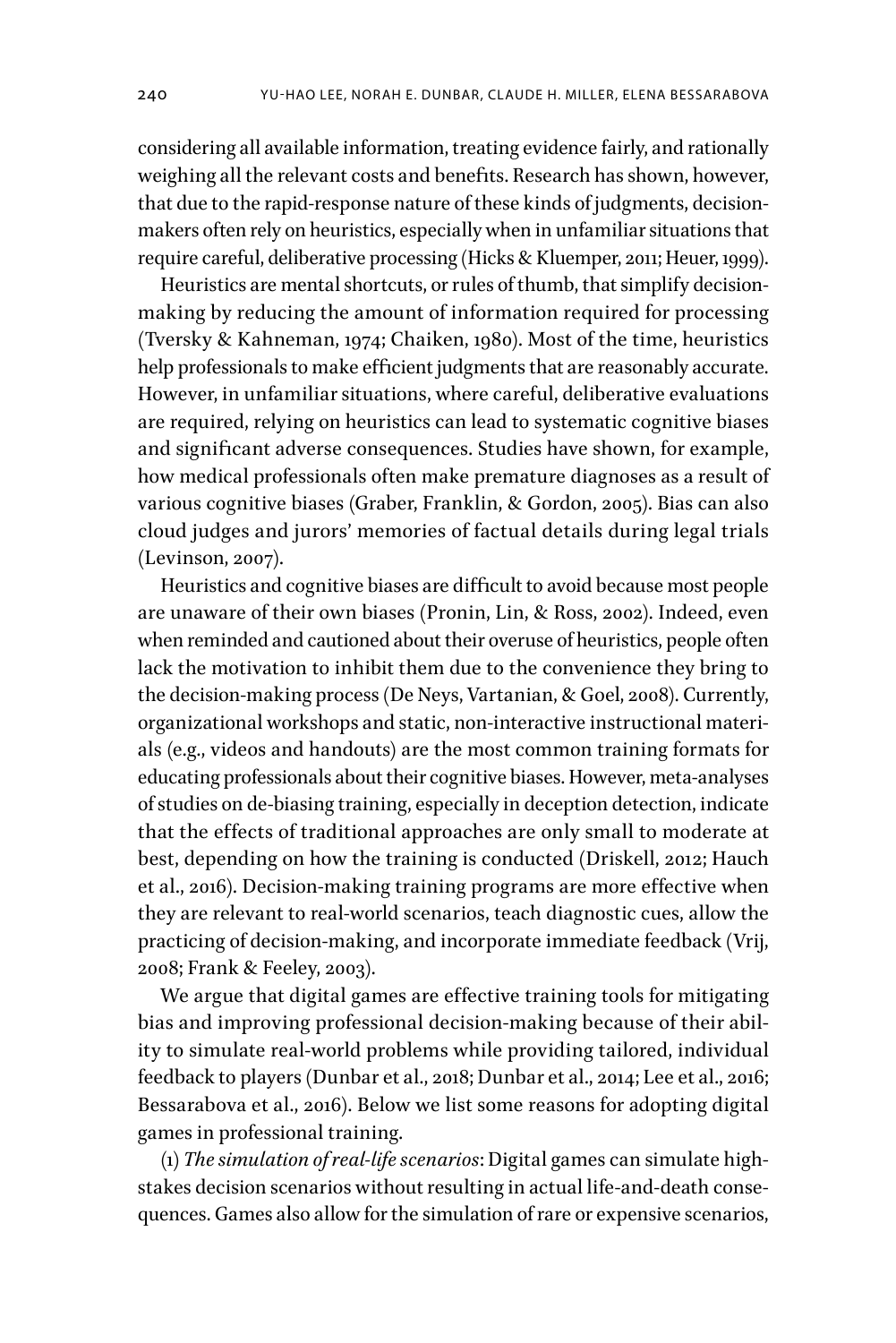so that professionals can practice making decisions under extreme and challenging conditions. It would be very costly and dangerous for surgeons to practice on actual patients during early training or for law-enforcement recruits to engage with dangerous criminals. A game simulation, however, can offer such challenges within a safe and controlled environment.

(2) *Systemic thinking*: Digital games are especially good at facilitating complex and dynamic systems-thinking (Squire, 2006). Games allow players to build mental models of interacting factors by visualizing the variables, manipulating the factors, and observing the changes. Thus, a game like *SimCity* allows players to learn the relationship between budgets and policies and to understand how each decision can cause a chain reaction that affects further outcomes based on players' decisions.

(3) *Personal feedback*: Digital games can give immediate feedback to players about their performance and decisions (Azevedo & Bernard, 1995). They can also provide formative, corrective feedback following key decisions that are taken or not taken. This gives players information about potential outcomes, enabling them to reconsider their decisions and make adjustments within a dynamic, ongoing, interactive process.

(4) *Autonomy*: While not all persuasive games are played voluntarily, almost all of them involve choice and provide some level of autonomy and agency for players (Ryan, Rigby, & Przybylski, 2006). The freedom to make choices that have an effect on the environment—and on others with whom one is interacting within a video game—can be a powerful source of enjoyment (Klimmt, Hartmann, & Frey, 2007), further stimulating intrinsic motivation.

(5) *Community-building*: Many approaches to training involve teambuilding games to facilitate trust, foster cohesion, and create a community of like-minded individuals sharing similar goals. Digital games can create strong senses of community and identity, with people coming together to discuss issues and problems experienced within a game (Gee, 2007). Games are fundamentally creative problems to be solved. To unravel and resolve in-game problems, players work together to actively process information in the simulated environment, learn about its rules, and pick up on relevant skills as they progress.

Overall, the procedural nature of digital games allows immediate and individualized corrective feedback about a player's progress and performance (Bogost, 2007), providing an opportunity to assess and alter decisions (Billings, 2010). Moreover, because games incorporate designs that support and encourage self-determination—such as competence, autonomy, and relatedness—they tend to be more intrinsically motivating,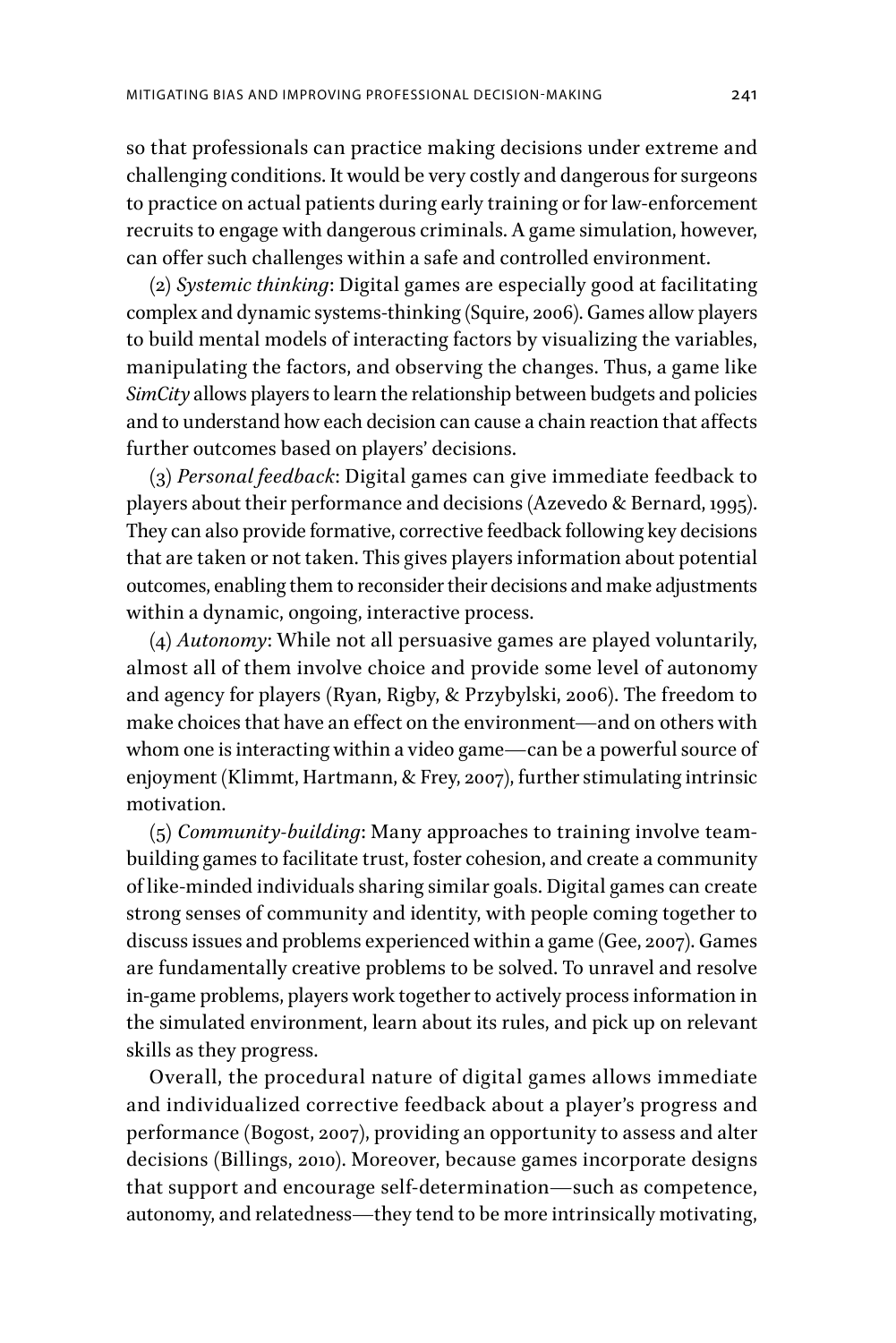resulting in the greater internalization of relevant training materials (Tamborini et al., 2010; Ryan, Rigby, & Przybylski, 2006). Taken together, the features of persuasive games offer the potential for bias mitigation and decision-making training.

Based on our team's experience of designing and testing three different persuasive games developed for the law enforcement and intelligence communities, this chapter focuses on the benefits of using digital games to train professionals to avoid biases and heuristics in order to improve their decision-making. We start the chapter with a description of the games that our teams developed, followed by a discussion of the measurements and theory-driven designs that made the exploration of the effects of persuasive game possible. We conclude with a description of our research findings that together point to the effectiveness of employing persuasive digital games for bias mitigation and deception-detection training.

## **Persuasive games**

## **MACBETH**

The first bias persuasive training game we developed was called MACBETH (Mitigating Analyst Cognitive Bias by Eliminating Task Heuristics) and was funded by the Sirius game program of IARPA (Intelligence Advanced Research Projects Activity). The goals of the research were to test the effectiveness of digital games for teaching intelligence analysts about cognitive biases and to improve their decision-making processes. MACBETH addressed three types of bias: *confirmation bias* (i.e., the tendency to select or interpret information that confirms one's values, attitudes, or beliefs); *fundamental attribution error* (i.e., the tendency to attribute other people's behavior to dispositions and to underemphasize situational factors); and *bias blind spot* (i.e., the inability to see one's own biases while being aware of those in others).

MACBETH was designed as a turn-based strategy game in which players take on the role of an intelligence analyst attempting to prevent a potential terrorist attack. The nine scenario narratives and game contexts were designed to mirror the problems that intelligence analysts face in real life and to increase skill transfer from the game to their actual work. In the game, a short description of cognitive biases was provided in the introduction. To prevent a terrorist attack, players had to gather intelligence from multiple sources to generate their hypotheses about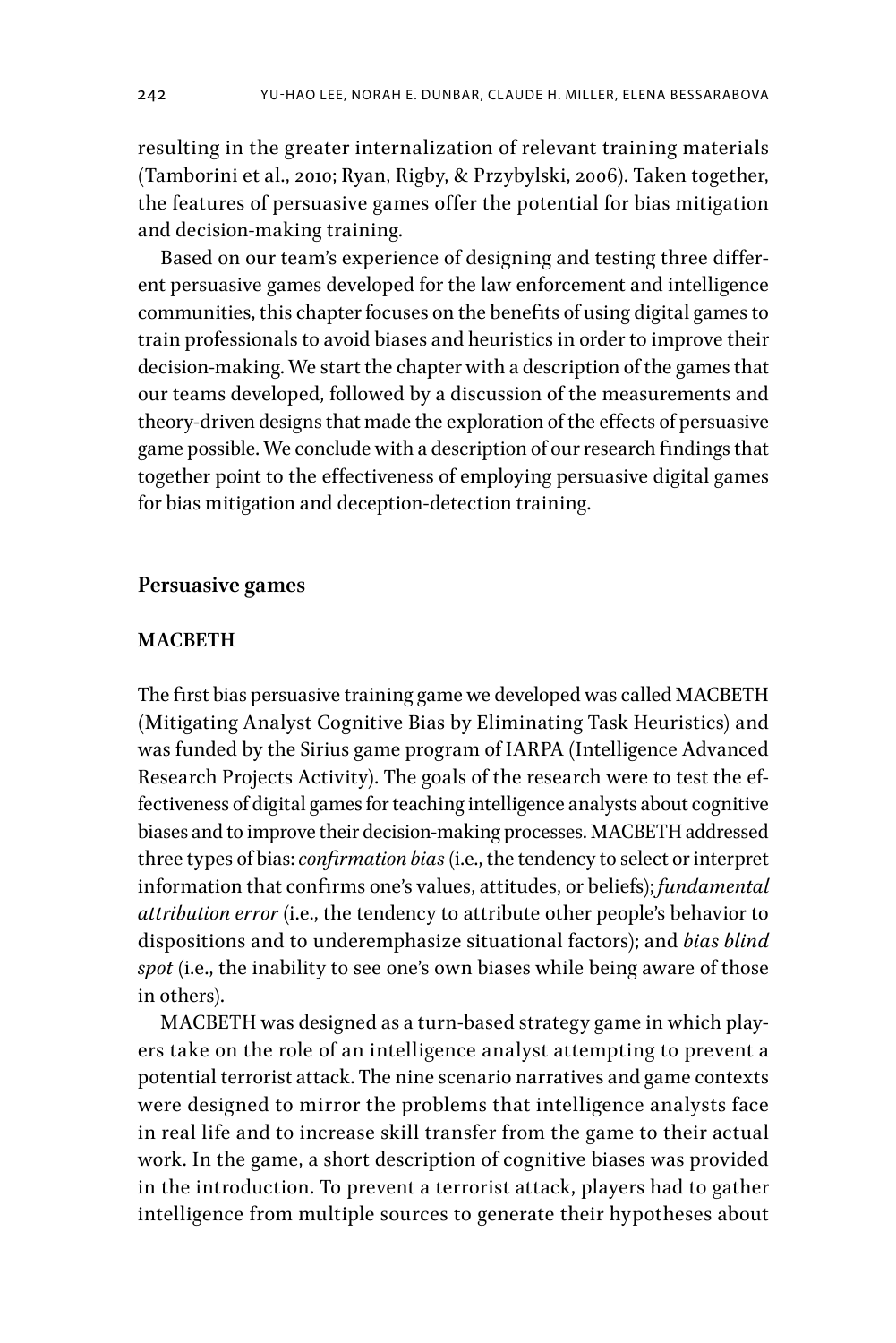

Figure 13.1

the suspect, the location, and the means of the attack. To win the game, players had to distinguish between biased and unbiased intelligence and rely on the latter to make their decisions. See Figure 13.1 for a screenshot of MACBETH.

To reduce confirmation bias, MACBETH provided players with feedback encouraging them to delay forming hypotheses while searching for more disconfirming information that would be helpful for formulating alternative hypotheses. To reduce fundamental attribution errors, a mini-game was developed wherein players read through old case files that described historical figures, some of whom were actual criminals and terrorists. To succeed, players needed to select information that was diagnostic when it came to correctly identifying historical characters as threats, with points awarded for choosing situational clues over dispositional versions (see Dunbar et al., 2014 for more details). To reduce bias blind spots, the goal was to demonstrate to players that they are just as susceptible to bias as everyone else. The presence of bias was communicated both implicitly by taking points off for biased decisions (and in some cases through losing a particular level within the game) and more explicitly by giving players feedback about the different types of bias they exhibited as they occurred (see Bessarabova et al., 2016 for more details).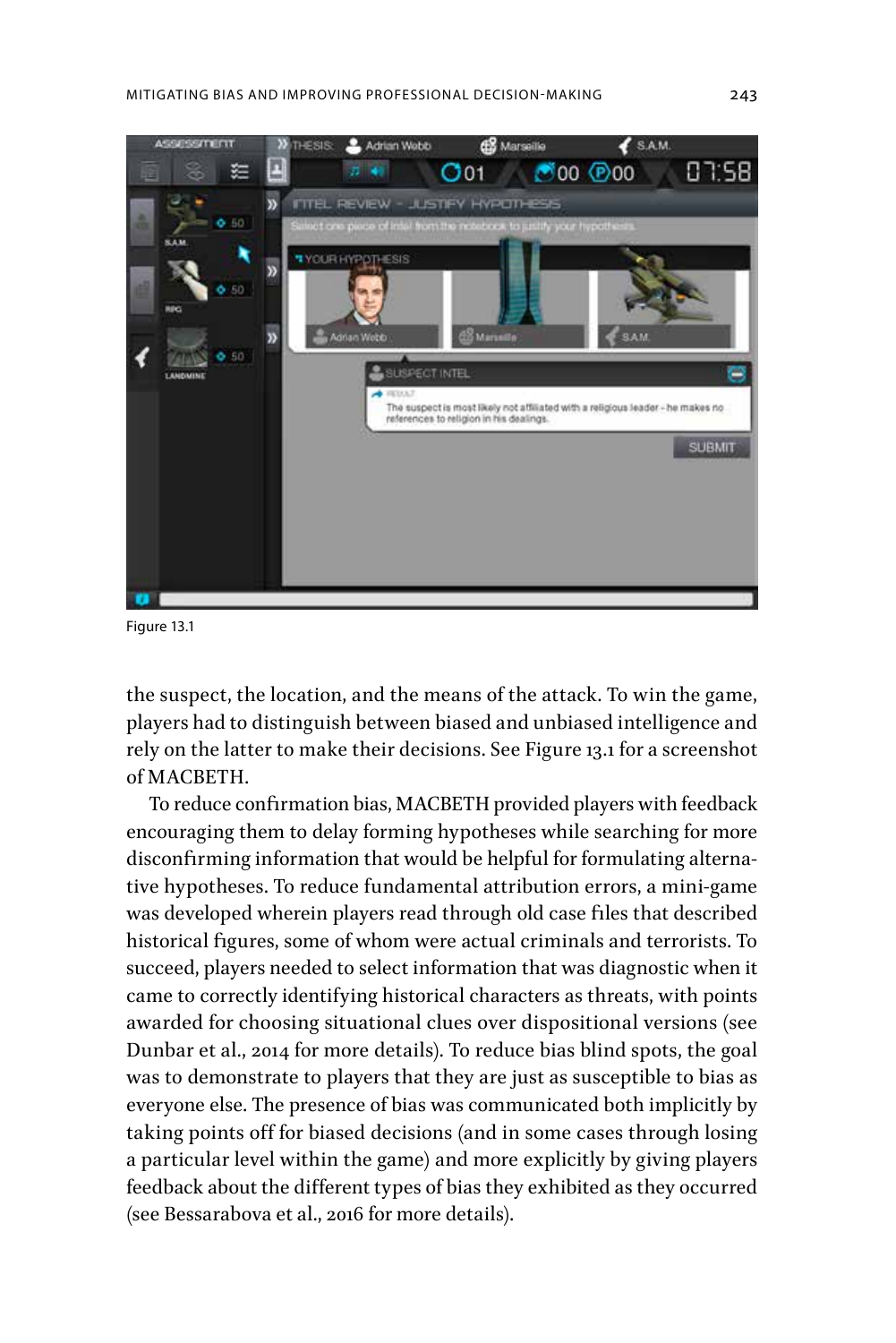## **MACBETH 2**

The second game, MACBETH 2 (also funded by IARPA, with supplemental funding from the University of Oklahoma), was designed to address three different types of cognitive bias: *anchoring bias* (i.e., the tendency to overemphasize the first piece of information received by anchoring subsequent judgments to it, leading to overestimates or underestimates); *projection bias* (i.e., the tendency to project oneself onto others when making judgments); and *representativeness bias* (i.e., the tendency to ignore statistical probabilities in favor of contextual cues). Representative bias can be further divided into four subtypes: stereotyping (i.e., overgeneralizing attributes based on group characteristics); insensitivity to sample size (i.e., overgeneralization from small samples); base-rate fallacy (i.e., disregarding the probability of outcomes and focusing on descriptive information to estimate probabilities); and gambler's fallacy (i.e., the misconception of chance, or the tendency to expect a sequence of random events to be non-random, such as when expecting a higher chance of winning after a series of losses).

In an attempt to counteract these biases, the design of MACBETH 2 was similar to MACBETH but with a few changes. First, players were tasked with instructing a field agent to move around in a virtual environment to gather information about a series of international contraband trafficking cases. Next, players were asked to determine if the information the agent gathered was biased or not. In addition to making judgments about the information, players also had to identify which kind of bias was involved in the field agent's various decisions. Once a certain amount of information was collected, the player took the intelligence into consideration and assessed whether the suspect being investigated in each scenario was a threat or not. See Figure 13.2 for a screenshot of MACBETH 2.

We used a multiple-choice question format for anchoring bias mitigation. In the game, players were exposed to the field agent's estimates (i.e., an anchor) that were unrelated to the decision being made, and they needed to produce an estimate without being influenced by the irrelevant anchor. To facilitate this, we used a consider-the-opposite strategy developed by Mussweiler, Strack, and Pfeiffer (2000) to train players on anchoring bias. Before the players made the estimate, they received a multiple-choice question, providing one answer in which the anchor was relevant to the estimate and three suggesting that the anchor was irrelevant to the targeted estimate. The goal was to prompt players to consider alternative explanations and separate the anchor from their estimates.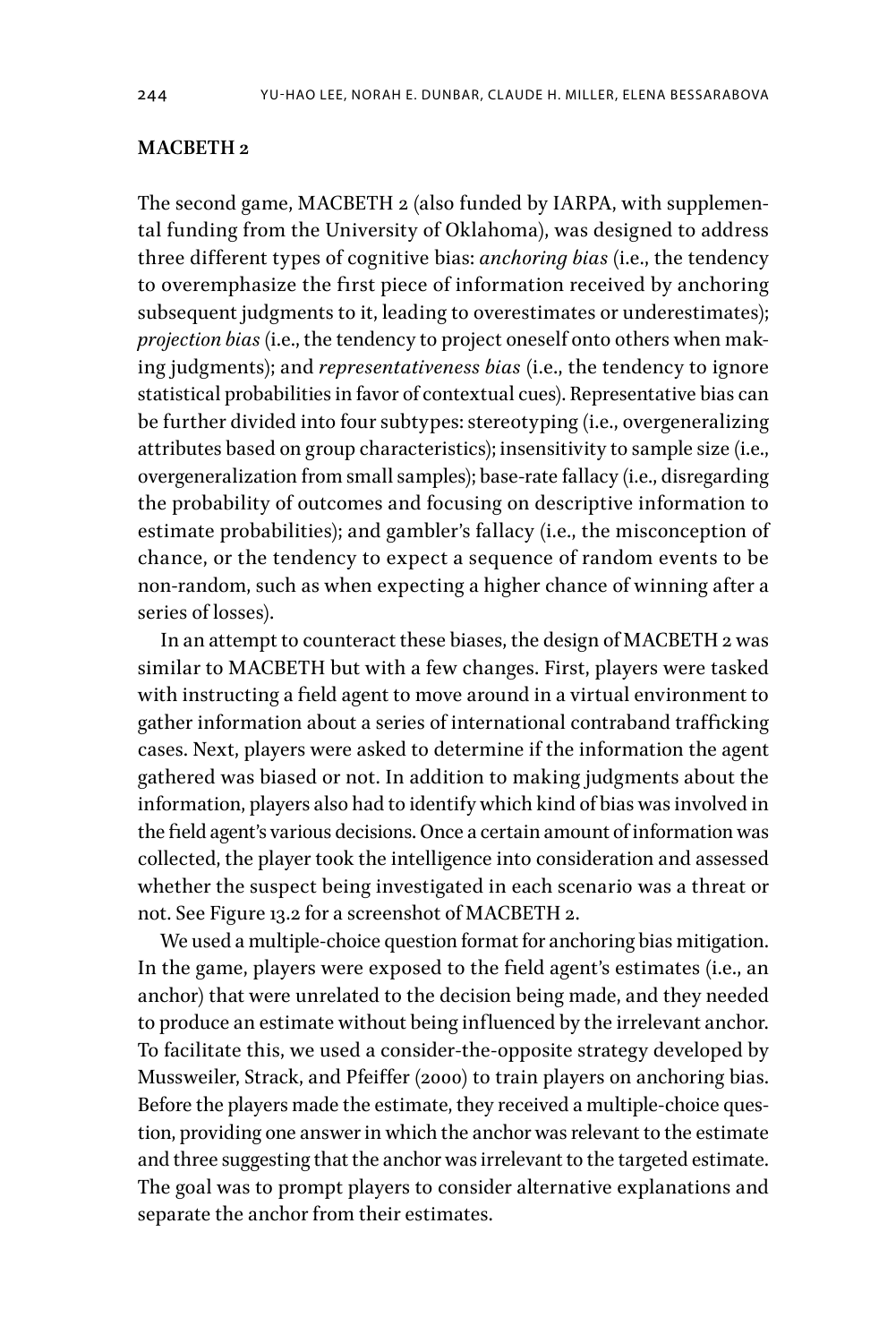

Figure 13.2

We employed two separate strategies to mitigate representativeness bias. The first addressed stereotyping and base-rate fallacy. The game asked players to read feedback about biased intelligence in which various descriptions were included along with base-rate statistics relevant to how the information might be biased. The players were encouraged to take the base rate into consideration instead of relying solely on the representative descriptions. The second strategy addressed the gambler's fallacy and insensitivity to sample size. The game provided players with two similar examples of a situation, after which the field agent offered his or her assessment of the pattern observed from the previous scenarios. Players could choose to reject the agent's assessment based on the small sample sizes observed, thereby considering chance rates instead of the proffered patterns (see Lee et al., 2016 for more details).

#### **VERITAS**

Our third game for professional training is called VERITAS (Veracity Education and Reactance Instruction through Technology and Applied Skills) and was funded by a grant from the National Science Foundation's Cyberlearning and Future Learning Technologies program. The goal was to design and test a game to teach deception-detection skills to law enforcement officers. In real-world decision-making, deception is very difficult to detect, and professionals are known to rely on stereotypes and biases that are not based on reliable cues (Vrij, 2008). We trained players to identify clusters of verbal and non-verbal cues that indicated tension, uncertainty, and the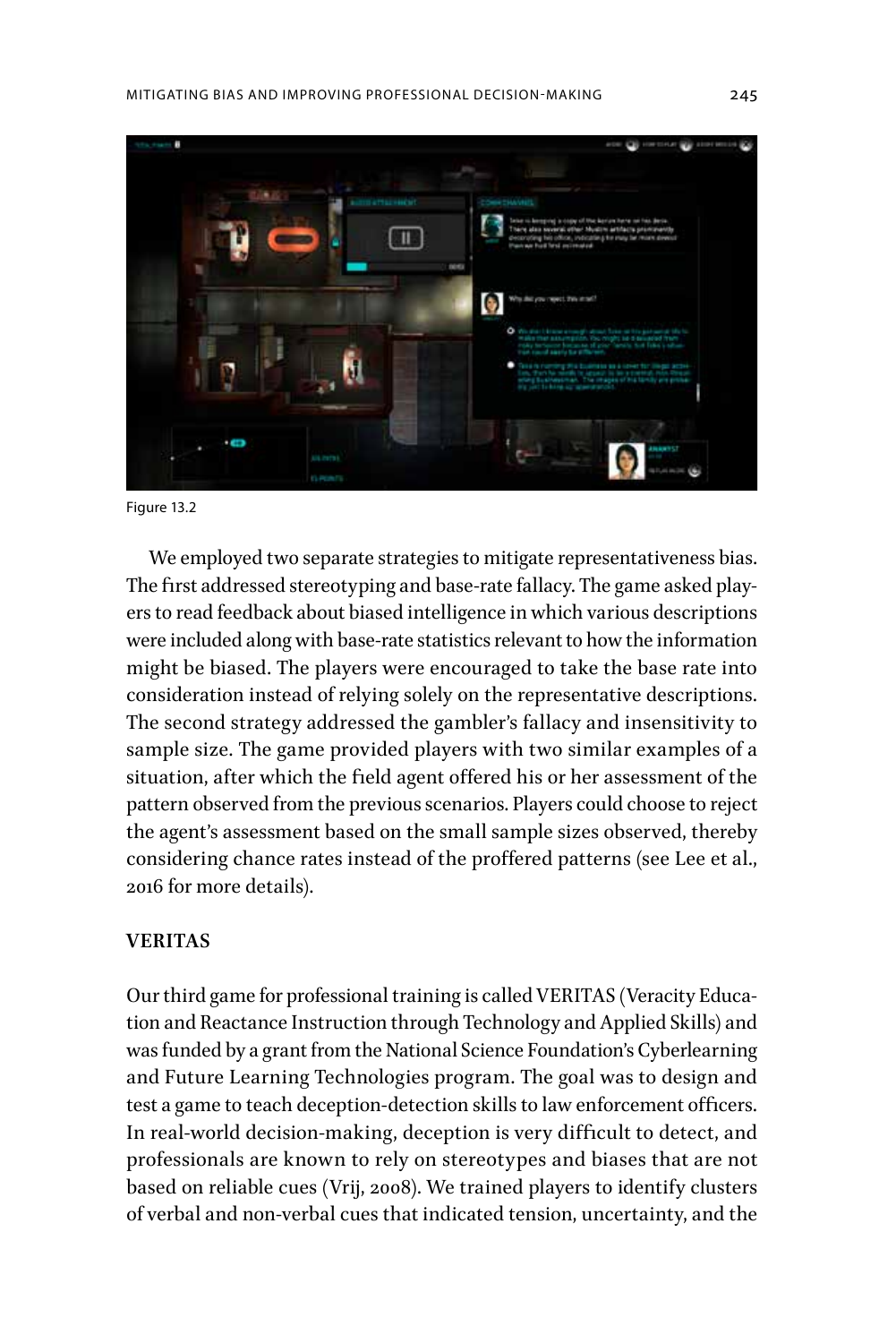

#### Figure 13.3

high cognitive load that is more likely to be associated with deception than truthfulness (Dunbar et al., 2018).

In VERITAS, two actors played characters in two game scenarios: a job interview and a workplace theft investigation. The purpose of using real actors rather than computer-generated characters was to enhance the training effects by more accurately depicting the verbal and non-verbal truth and deception cues while avoiding uncanny valley effects (i.e., a dip in the player's affinity for a computer-generated character due to its eeriness). In the game, players take on the role of the interviewer and select questions to ask the interviewees from a series of options. See Figure 13.3 for a screenshot of VERITAS.

The game reacts to player questions using a dialog tree that answers with pre-recorded responses performed by the actors. For each answer, players are asked to assess whether the statement is truthful or deceptive and to report their degree of confidence in each judgment. The players must also indicate which cues they relied on to form their judgments. The training begins with a brief instructional video in the game that teaches players what cues to look for instead of relying on stereotypes or myths about deception. The first half of Scenario 1 serves as a baseline assessment of the player's deception-detection skills. The player is given performance feedback midway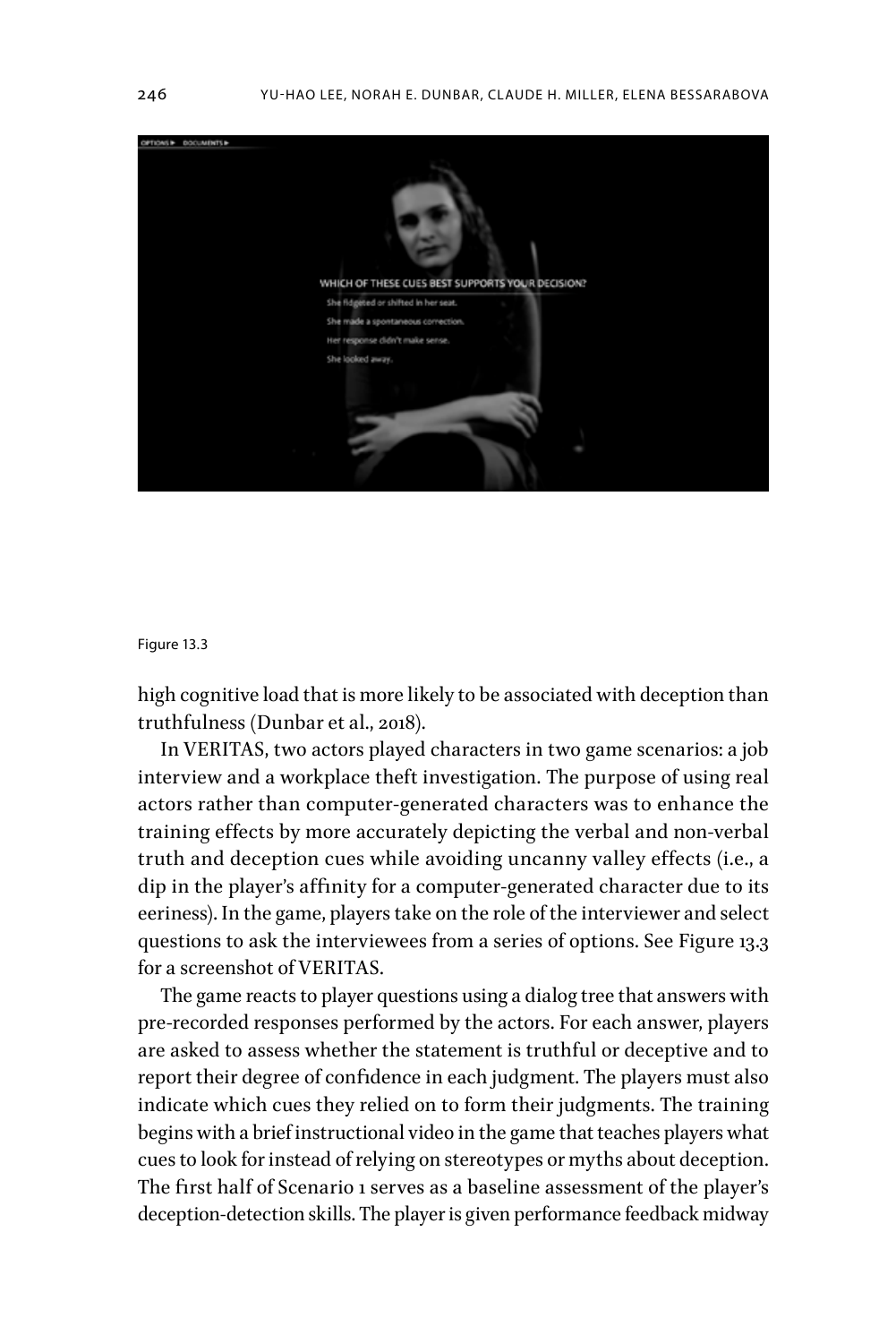through this scenario. Afterwards, the players receive formative feedback about their judgments, explaining why they were correct or incorrect and what cues they should have focused on or ignored.

## **Theory-driven design and measurements**

A key to designing games for professional training is to ensure that the learning effects can transfer to real-world scenarios and last beyond the immediate training session. Other considerations involve testing whether the game can be as effective as traditional instructional methods like lectures and videos. To increase intrinsic motivation within the game, it is also important to determine how best to reduce possible negative reactions (i.e., psychological reactance) that arise due to potential controlling influences within the training environment. Theories of learning, bias mitigation, and social influence were incorporated into each game to achieve these goals. These theory-based approaches are detailed further below.

To improve knowledge and skill transfer, early theories of learning highlight the importance of including common features within the training to facilitate transfer by helping learners make associations between the features (Thorndike & Woodworth, 1901). More recent theories regarding skill learning argue that training mechanics should help learners to build mental models that are transferable to real-life scenarios. The training should also feature a certain amount of variability so that pertinent knowledge and skills are not tied to specific scenarios but can be generalized to new and changing circumstances (Burke & Hutchins, 2007). We designed our games' contexts based on these concepts in order to mirror the challenges within real-life scenarios faced by professionals each day. In MACBETH and MACBETH 2, players adopt the role of an intelligence analyst, whereas in VERITAS they assume the role of an interviewer evaluating an interviewee or a potential suspect in a crime. In terms of game mechanics, since the focus is on decisionmaking rather than navigating virtual environments, a turn-based puzzle/ strategy format was chosen so that players could more carefully focus on managing a significant amount of information during the decision-making process. In all three games, multiple scenarios were designed to vary in terms of their context and the way various forms of information (including biased information) were presented. The variability helps players to learn not to over-rely on one piece of information but to construct a general mental model about the biases and deception that considers as much of the information and cues as possible in relation to each other.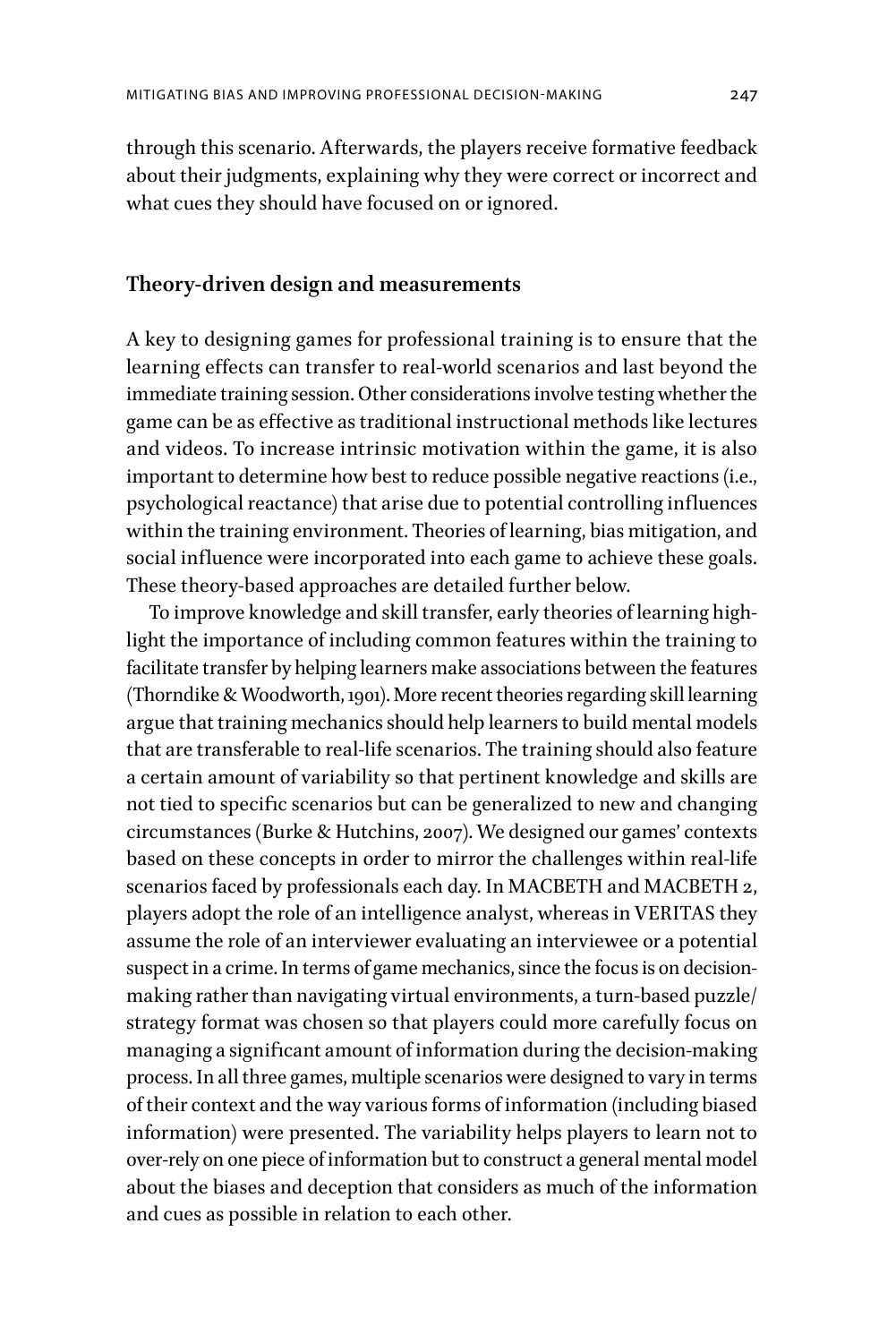We embedded behavioral measures in all three of our games to assess short- and long-term effects and to identify progress during the learning process. Behavioral measures such as how many times the players performed a particular action, the sequence of their actions, and the duration of activities allowed us to track how players were interacting within the games and what choices they made. These data gave us a better understanding of which features were used more often and which were under-utilized. The behavioral data also allowed us to track player performance unobtrusively, to see if players were gradually improving during the training process, and to determine how long they spent in the game.

To assess the immediate and long-term effects of the games, we developed measurements of each bias based on previous literature. We administered the tests immediately after our study participants played the game and then again four to eight weeks later. As one of the goals was to measure transfer, the measurements were designed to be in a format that differed from the one used in the game. Thus, the players in MACBETH 2 learned how to avoid anchoring bias by considering alternative explanations and were prompted by the game to consider the possibility that the anchor was irrelevant to the target estimate. Meanwhile, for the post-game measures, and following experimental manipulations by Tversky and Kahneman (1974), we described an irrelevant number such as 'the tallest bridge in the United Kingdom suspends 2,431 feet above the ground' and asked participants to estimate how many candies there were in a picture of a candy jar (see Adame, 2016 for more details). In other words, the immediate and long-term measures did not share the same format as the training, enabling us to capture how well players can transfer the skills learned in the game to a similar context.

The third goal of our studies was to determine how the effects of the digital game training compared to traditional instructional videos. For the MACBETH studies, the comparison video was provided by the project's funding agency. The instructional video featured a series of short skits followed by an instructor figure explaining the types of bias displayed in them and providing tips on how to avoid them. This was produced independently from the design and content that we developed for our game. Although we were required by the funder to use the instructional video as a comparison group, we were concerned that the instructional content in the game and the video was not identical, which made it difficult to ascertain whether our results were due to differences in the medium (video vs. video game) or in the educational content. Nonetheless, even with this limitation, our results indicate the superiority of the long-term effects of a video game over an instructional video.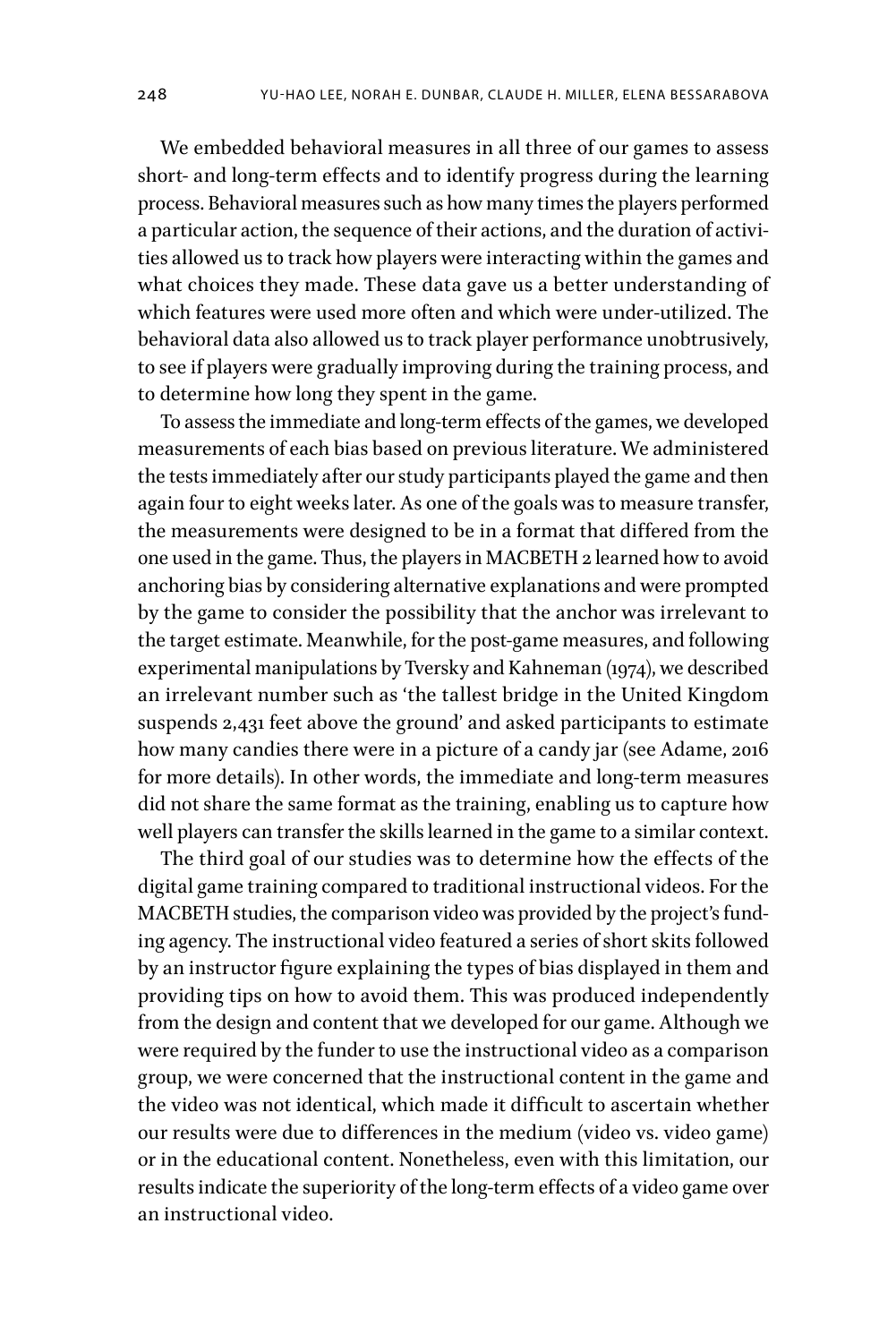To increase correspondence between the game and the comparison group, we created our comparison videos in the MACBETH 2 and VERITAS projects from an animated PowerPoint lecture for the experiments. The instructional video content and de-biasing instructions were created to match the same content and instructions taught in the game. By comparing the game to an instructional video with similar training content, we were able to identify media features and mechanics that made video-game-based training more effective than an instructional video.

The final issue in need of resolution involved obviating the adverse psychological effects associated with resistance to training. As people are unaware of their own biases (Pronin, Lin, & Ross, 2002), convincing professionals they are just as susceptible to bias as everyone else requires careful message design to reduce their reactance to training while also motivating them to play the game. Our reasoning is grounded in *psychological reactance theory*, which posits that explicit persuasive messages can pose threats to the message recipients' perceived behavioral freedoms, resulting in reactance, wherein they seek to reestablish their autonomy by rejecting the message, derogating the source, and exhibiting behaviors in the direction opposite to those advocated (i.e., boomerang effects; Brehm & Brehm, 1981). We tested different levels of explicit (controlling) vs. implicit (autonomy-supportive) language within various aspects of the game to avoid reactance while also balancing the effectiveness of the games' instructions.

## **Summary of findings**

We conducted eight studies with more than 2,000 participants between 2013 and 2017 across four universities in the United States (University of Oklahoma, University of Arizona, University of California-Santa Barbara, and University of Florida). This summary describes the factors we examined and their effectiveness in increasing bias-relevant knowledge and bias mitigation.

## **Feedback timing and source**

One of the unique affordances of digital game-based learning is that digital games can provide feedback to players based on their performances. Many studies have examined the role of feedback in learning (e.g., Kluger & DeNisi, 1996; Goldberg & Cannon-Bowers, 2015; Shute, 2008; Hattie & Timperley, 2007). We assessed the effects of *feedback timing* (immediate vs. delayed) and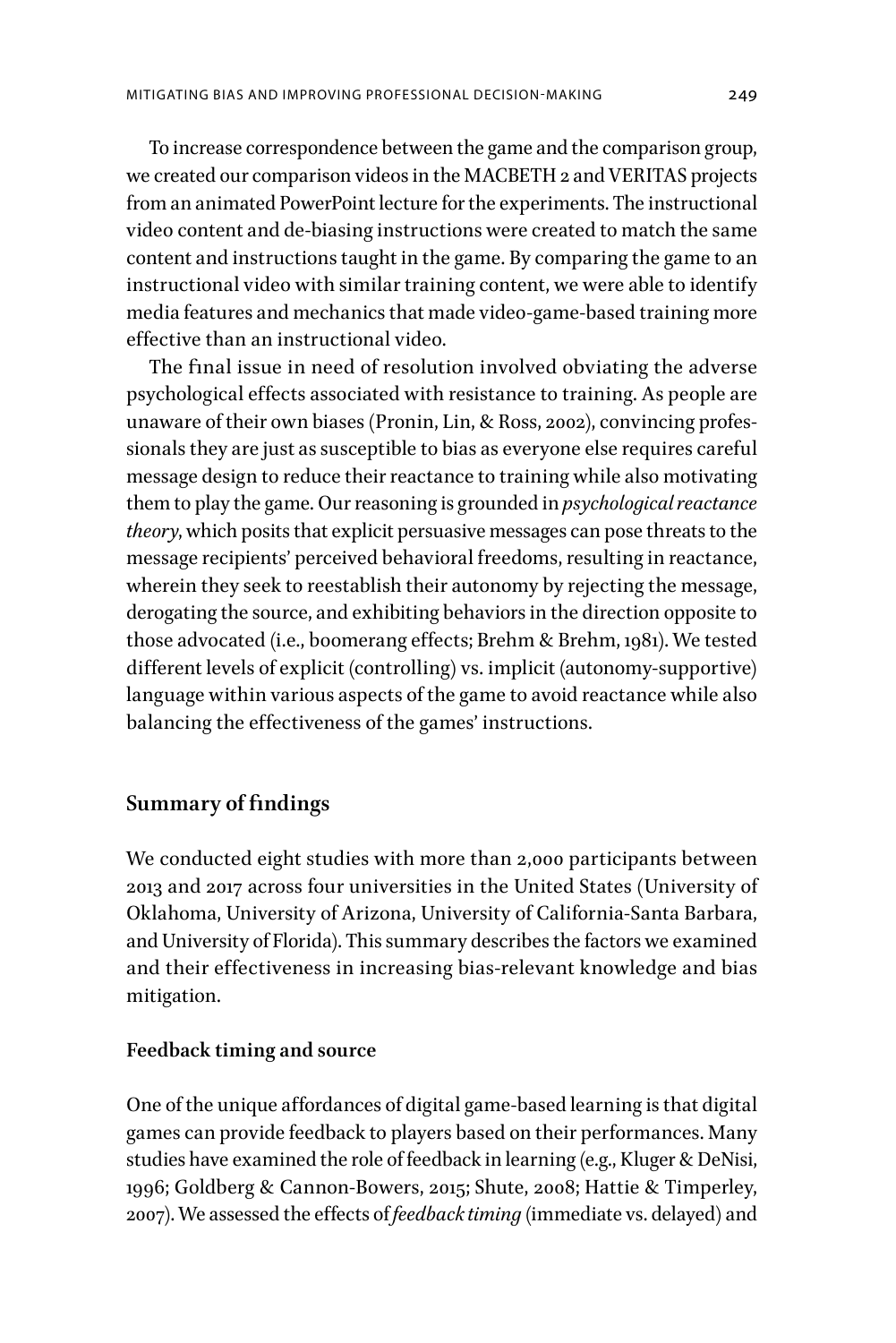*feedback source* (non-player character vs. other players) on bias knowledge and bias mitigation.

Studies have shown that while providing immediate feedback during game-play can increase its salience and allow players to adjust their decisions, it can also disrupt the game and break the flow (Attali & van der Kleij, 2017). As for the feedback source, studies have shown that explaining one's reasoning to someone else can reduce bias (Green, 1990); sometimes having other people question one's decision-making process can also make people more aware of their biases (Silverman, 1992).

We therefore designed two versions of MACBETH. In the single-player version, the players received feedback from computer-controlled non-player characters, whereas in the multi-player game, the players formed their judgments by working with another player and examining each other's proffered hypotheses. To our surprise, relative to the multi-player version, the single-player game in which players received feedback from a non-player (AI) character was significantly more effective at mitigating confirmation bias. This may be because playing with another player slowed down the pace of the game, and waiting for other players to respond interrupted the natural flow (see Dunbar et al., 2017, for more details). However, no significant differences between a single-player and a multi-player game were found for the knowledge or mitigation of fundamental attribution errors (Dunbar et al., 2017) or bias blind spots (Bessarabova et al., 2016).

One of our central hypotheses posited that providing players with immediate feedback would be more effective in mitigating bias and increasing knowledge about the issue than delayed feedback, presumably because immediate feedback enables players to think about their decisions right after they are made, allowing for immediate adjustments to their actions. However, there were no significant differences in bias mitigation between immediate versus delayed feedback (Dunbar et al., 2014; Bessarabova et al., 2016); in fact, our qualitative interviews suggested that some players found the immediate feedback annoying and perceived it as an interruption of their game-play.

## **Repetition and duration**

An intrinsically motivating digital game is likely to be played for a longer duration, engaging players in the training materials for extended periods of time. Digital games can also be played repeatedly, which is important for experiential learning, as it gives learners frequent opportunities to experiment with different choices and compare the outcomes of their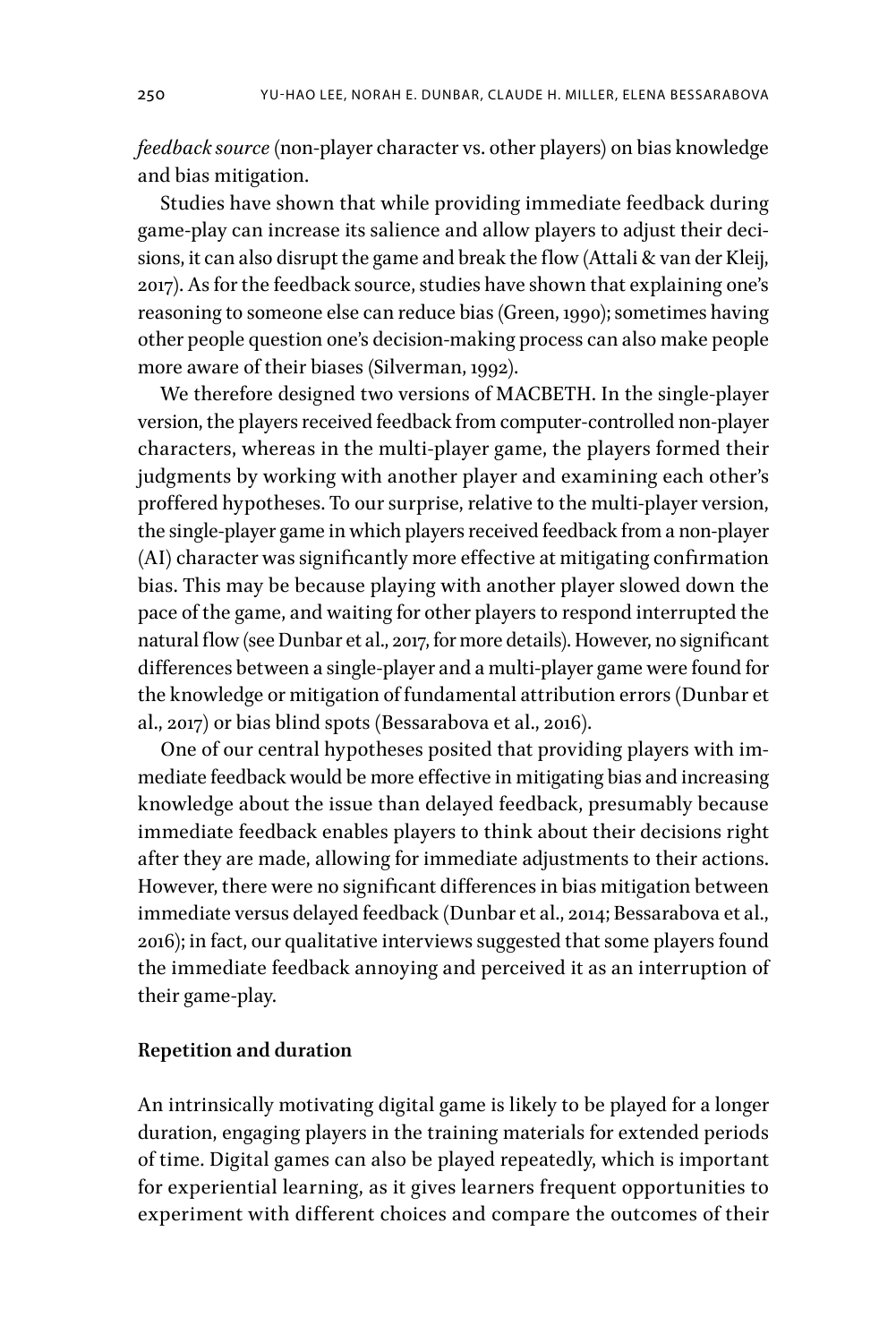decisions (Kolb & Kolb, 2005). We compared different durations (30 minutes vs. 60 minutes) of game-play and repetition (once vs. multiple times) for all of our studies involving cognitive biases.

Across our studies (with a few exceptions), we found that playing for a longer duration led to greater bias mitigation, more improved bias knowledge, and greater deception-detection skills. Repetition also significantly improved the effects of training. Increased duration and repetition had the effect of increasing exposure to the bias-related and deception-detection knowledge, providing players with more opportunities to practice their bias-mitigation and deception-detection skills. More importantly, repeated play is an essential requirement for a game-based training platform, given that learning game controls and often complex game mechanics is a prerequisite for engaging in the training; it is only after players learn to operate and navigate a game that cognitive resources can be freed up to focus on the training content presented (Lee & Heeter, 2017).

## **Implicit vs. explicit training**

In comparison to classroom learning, which is often explicit in its presentation of material to learners, digital games can incorporate implicit instructions by demonstrating the interworking of a complex system through gameplay (Bogost, 2007; Ciavarro, Dobson, & Goodman, 2008). We created two versions of MACBETH to compare the differences between implicit and explicit video-game learning. In the explicit training condition, learning was attained through quizzes that appear throughout the game, testing players about their knowledge of biases. The implicit version did not have quizzes; instead, learning was embedded in the game mechanics and feedback.

Overall, our findings suggest that the implicit and explicit training conditions did not differ significantly in terms of effectiveness. However, the explicit training did increase bias knowledge (confirmation bias, bias blind spots, and fundamental attribution errors) immediately after playing the game, although these effects tended to fade over time (Dunbar et al., 2014).

## **Instructional video comparison**

Interactive digital games have several advantages over traditional training videos. For the most part, the former allow players to actively make decisions and observe the immediate consequences of their actions, which is especially important when the training goal is to foster awareness of one's biases and modify decision-making processes accordingly. Video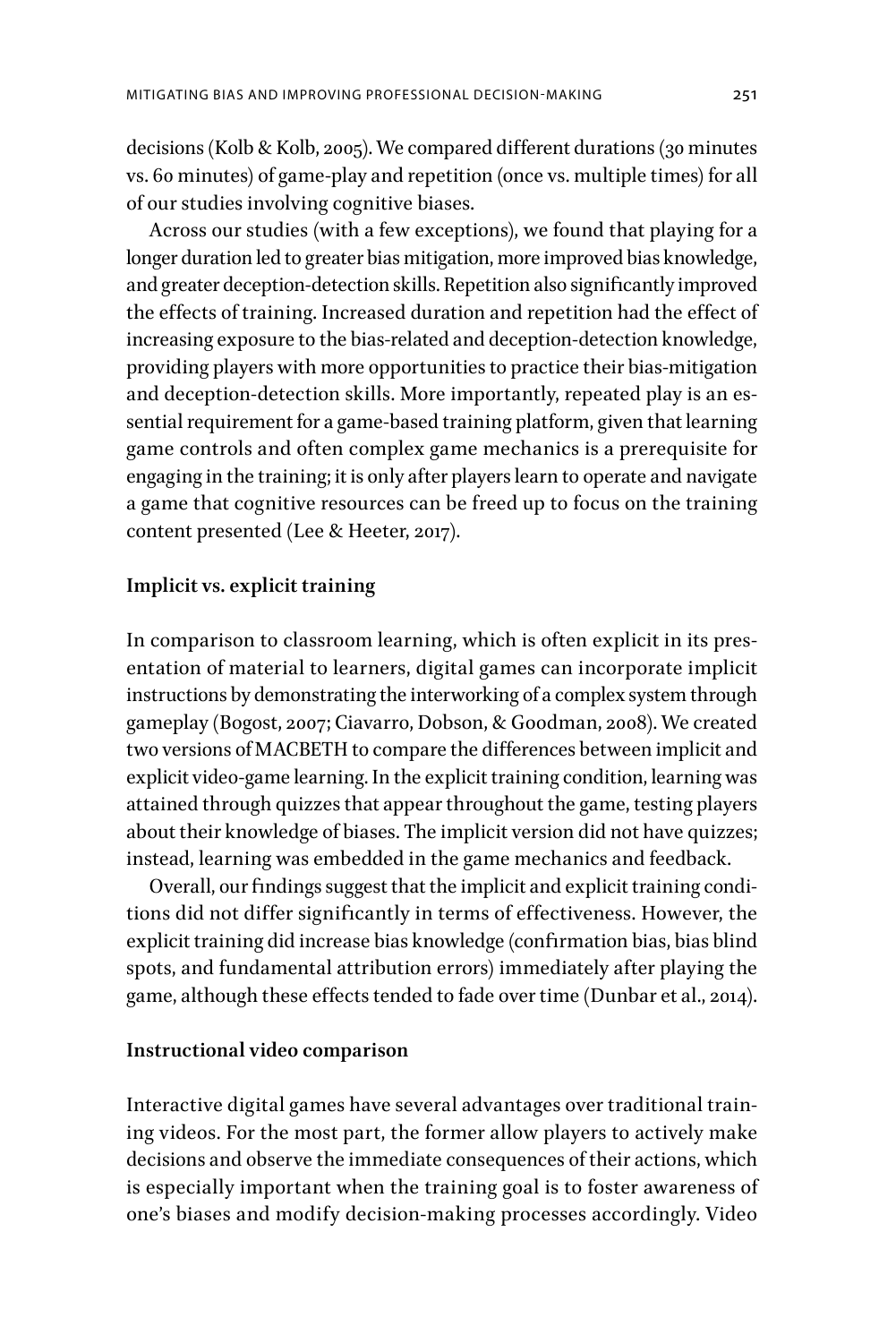games can also provide a variety of simulated situations for players to practice their decision-making skills using multiple scenarios to promote skill transfer.

As mentioned above, in order to capture the differences between various educational methods, most of our experiments compared the effects of the game to an instructional video. Across the studies, we found our digital games were equally or more effective than the instructional videos in increasing bias knowledge and reducing biased decisions immediately after training. However, the effects of the instructional video quickly diminished, whereas the effects of the games did not, even after four to eight weeks. Players also reported higher enjoyment, motivation, and cognitive absorption while playing the games compared to watching instruction videos (Dunbar et al., 2014, 2017; Lee et al., 2016). The fact that the bias mitigation effects did not fade after eight weeks is remarkable, indicating that video games can be effective in the long term for decision-making training.

## **Reactance to training**

When people feel like someone is trying to restrict their behavioral freedom or threaten their self-identity, they may react negatively and try to restore their threatened freedom (Brehm & Brehm, 1981). We compared the use of controlling language to autonomy-supportive language within our VERITAS experiments. Surprisingly, the manipulations did not appear to make a significant difference for the undergraduate student sample (Dunbar et al., 2018). However, the effects of reactance were more pronounced and significant for the law enforcement officer sample. The game-based training was more effective on police officers when the game used autonomysupportive language within the instruction compared to more controlling language (Miller et al., 2018). One explanation for the difference between the students' responses and the law enforcement officers' responses may be because the latter group is not used to taking orders from university researchers. Another explanation is that, unlike police officers, students may not perceive themselves to be experts in detecting deception. In contrast, police officers may find their self-perceived authority threatened and could experience psychological reactance when the game explicitly instructs them to engage in deception training. If this is the case, they should be likely to respond more favorably toward autonomy-supportive instructions that frame the training as a way of improving their deceptiondetection skills.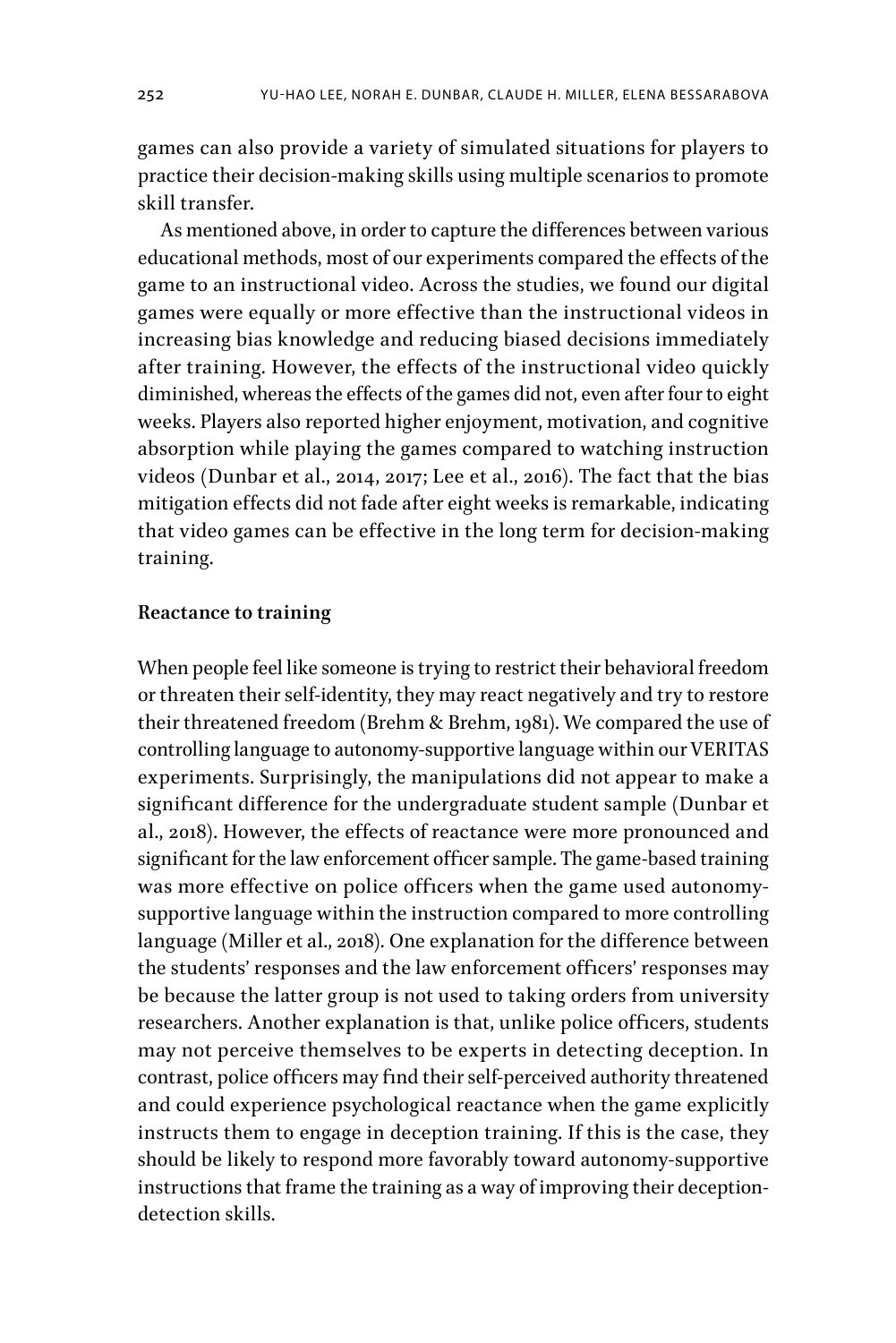## **Conclusion**

To persuade is to modify or reinforce people's attitudes, beliefs, and behaviors. Although training games are not always designed with persuasion in mind, we argue that most such games contain elements of social influence and persuasion. By offering players an opportunity to observe and examine their personal knowledge and skills, digital training games create the potential for *self-persuasion* (Zimbardo 1965; Bem, 1965; Aronson, 1999). In this way, digital games can expose gaps in one's understanding of a subject or skills within a non-threatening environment, thereby creating cognitive dissonance and uncertainty that can motivate players to investigate further, practice more, and improve their relevant skill sets. Such an approach might offer exceptionally strong motivation for professionals who may be overconfident in their ability to perform their work and thus undermotivated to receive further training. Studies have shown that roleplaying and perspective-taking can be effective for self-persuasion because they encourage players to actively come up with arguments in support of certain positions. As such arguments are self-generated, the effects of self-persuasion may thus be stronger and longer-lasting (Zimbardo, 1965; Peng, Lee, & Heeter, 2010).

Our research shows that persuasive digital games offer an effective means for training bias mitigation, deception-detection, and improved decision-making. The interactive digital games that we tested consistently outperformed the more static instructional videos in terms of learning, enjoyment, motivation, and engagement. Of particular interest is the finding that the bias-mitigation effects of these serious digital games lasted longer than the comparison instructional videos. Informed by theories of psychology and social influence, the digital games reviewed here applied an iterative design approach that, through empirical evidence, helped to identify which methods were effective and which needed modification and improvement. Future persuasive game designs can benefit from this approach of incorporating theory into game design and using behavioral data and user feedback to improve the effects of the games.

## **References**

Adame, B.J. (2016). Training in the Mitigation of Anchoring Bias: A Test of the Consider-The-Opposite Strategy. *Learning and Motivation, 53*, 36-48. https://doi. org/10.1016/j.lmot.2015.11.002.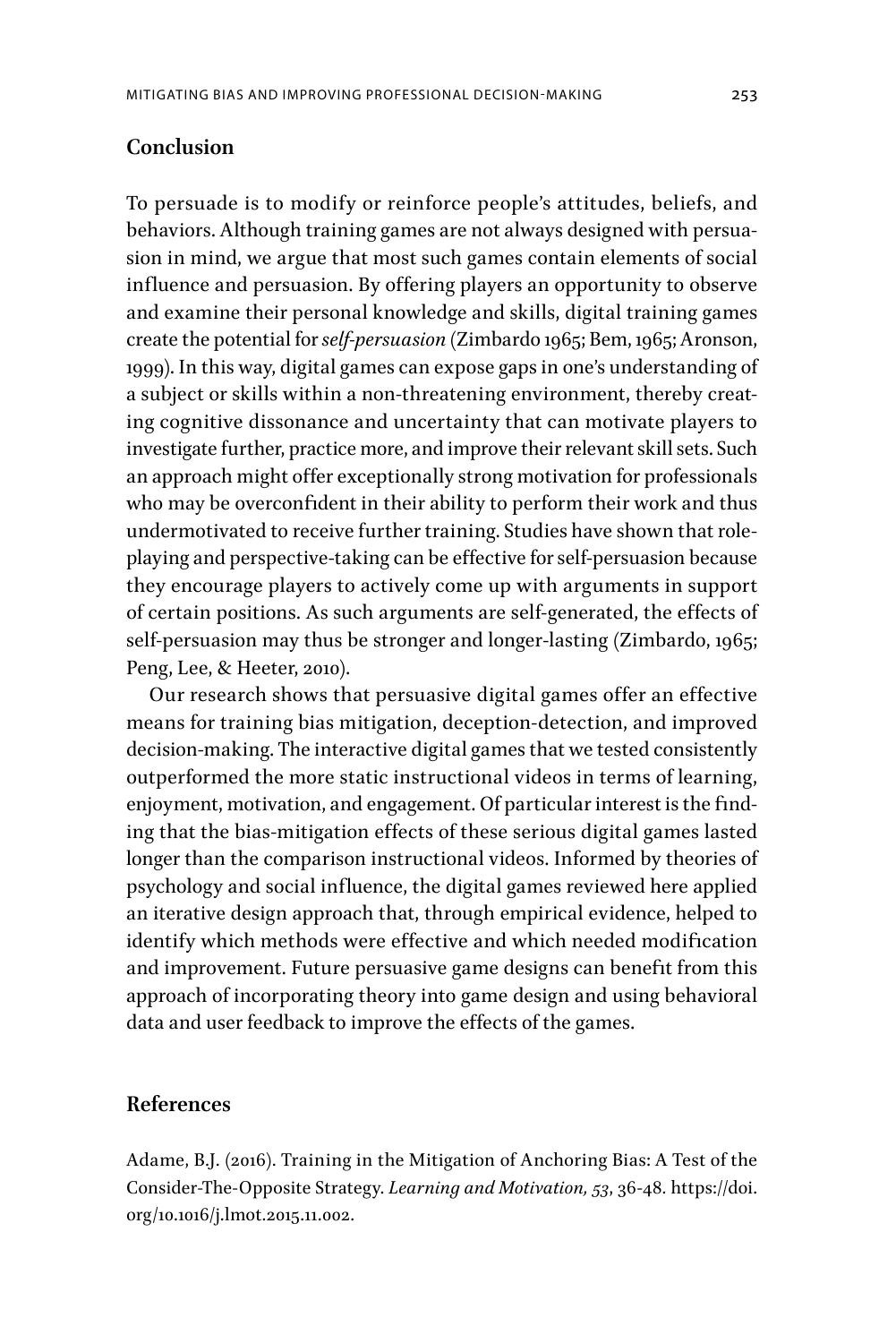- Aronson, E. (1999). The Power of Self-Persuasion. *American Psychologist, 54*(11), 875-884. https://doi.org/10.1037/h0088188.
- Attali, Y., & van der Kleij. F. (2017). Effects of Feedback Elaboration and Feedback Timing During Computer-Based Practice in Mathematics Problem Solving. *Computers & Education, 110*, 154-169. https://doi.org/10.1016/j.compedu.2017.03.012.
- Azevedo, R., & Bernard, R.M. (1995). A Meta-Analysis of the Effects of Feedback in Computer-Based Instruction. *Journal of Educational Computing Research, 13*(2), 111-127. doi:10.3102/0034654314564881.
- Bem, D.J. (1965). An Experimental Analysis of Self-Persuasion. *Journal of Experimental Social Psychology*, *1*(3), 199-218. https://doi.org/10.1016/0022-1031(65)90026-0.
- Bessarabova, E. et al. (2016). Mitigating Bias Blind Spot Via a Serious Video Game. *Computers in Human Behavior, 62*, 452-466. https://doi.org/10.1016/j.chb.2016.03.089.
- Billings, D.R. (2010). *Adaptive Feedback In Simulation-Based Training* [Unpublished Doctoral Dissertation], University of Central Florida, Orlando, Florida.
- Bogost, I. (2007). *Persuasive Games: The Expressive Power of Videogames*. Cambridge, MA: MIT Press.
- Brehm, S.S., & Brehm, J.W. (1981). *Psychological Reactance: A Theory of Freedom and Control*. New York, NY: Academic Press.
- Burke, L.A., & Hutchins, H.M. (2007). Training Transfer: An Integrative Literature Review. *Human Resource Development Review, 6*(3), 263-296. https://doi. org/10.1177/1534484307303035.
- Chaiken, S. (1980). Heuristic Versus Systematic Information Processing and the Use of Source Versus Message Cues in Persuasion. *Journal of Personality and Social Psychology, 39*(5), 752-766. https://doi.org/10.1037/0022-3514.39.5.752.
- Ciavarro, C., Dobson, M., & Goodman, D. (2008). Implicit Learning as a Design Strategy for Learning Games. *Computers in Human Behavior, 24*(6), 2862-2872. doi:10.1016/j.chb.2008.04.011.
- De Neys, W., Vartanian, O., & Goel, V.. (2008). Smarter Than We Think When Our Brains Detect that We are Biased. *Psychological Science, 19*(5), 483-489. https:// doi.org/10.1111/j.1467-9280.2008.02113.x.
- Driskell, J.E. (2012). Effectiveness of Deception Detection Training: A Meta-Analysis. *Psychology, Crime & Law, 18*(8), 713-731. doi: 10.1080/1068316X.2010.535820.
- Dunbar, N.E., Jensen, M.L., Miller, C.H., Bessarabova, E., Lee, Y.H., Wilson, S.N., Elizondo, J., Adame, B.J., Valacich, J., & Straub, S. (2017). Mitigation of Cognitive Bias with a Serious Game: Two Experiments Testing Feedback Timing and Source. *International Journal of Game-Based Learning (IJGBL) 7*(4), 86-100. doi:10.4018/ ijgbl.2017100105.
	- ——— et al. (2014). Implicit and Explicit Training in the Mitigation of Cognitive Bias Through the Use of a Serious Game. *Computers in Human Behavior,* 37, 307-318. https://doi.org/10.1016/j.chb.2014.04.053.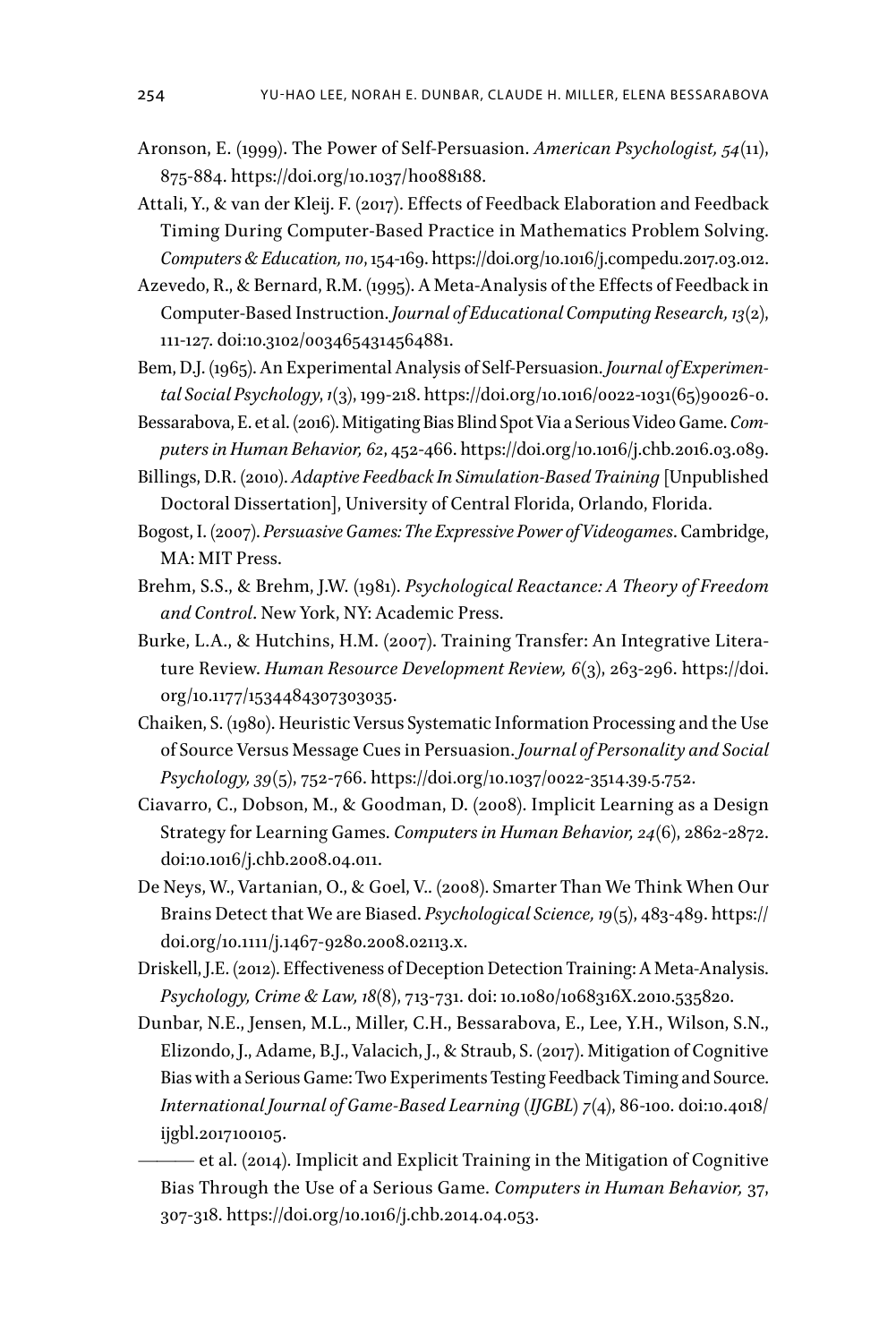——— et al. (2018). Reliable Deception Cues Training in an Interactive Video Game. *Computers in Human Behavior*, *85*, 74-85. https://doi.org/10.1016/j.chb.2018.03.027

- Frank, M.G., & Feeley, T.H. (2003). To Catch a Liar: Challenges for Research in Lie Detection Training. *Journal of Applied Communication Research, 31*(1), 58-75. https://doi.org/10.1080/00909880305377.
- Gee, J.P. (2007). *What Video Games Have to Teach Us About Learning and Literacy.*  London: Macmillan Publishers.
- Goldberg, B., & Cannon-Bowers, J. (2015). Feedback Source Modality Effects on Training Outcomes in a Serious Game: Pedagogical Agents Make a Difference. *Computers in Human Behavior,* 52, 1-11. https://doi.org/10.1016/j.chb.2015.05.008.
- Graber, M.L., Franklin, N., & Gordon, R. (2005). Diagnostic Error in Internal Medicine. *Archives of Internal Medicine, 165*(13), 1493-1499. doi:10.1001/archinte.165.13.1493.
- Green, D.W. (1990). Confirmation Bias, Problem-Solving and Cognitive Models. *Advances in Psychology,* 68, 553-562. https://doi.org/10.1016/S0166-4115(08)61342-4.
- Hattie, J., & Timperley, H. (2007). The Power of Feedback. *Review of Educational Research, 77*(1), 81-112. https://doi.org/10.3102/003465430298487.
- Hauch, V., Sporer, S.L., S Michael, S.W., & Meissner, C.A. (2016). Does Training Improve the Detection of Deception? A Meta-Analysis. *Communication Research 43*(3), 283-343. doi:10.1177/0093650214534974.
- Heuer, R.J. (1999). *Psychology of Intelligence Analysis*. Washington, DC: United States Government Printing Office.
- Hicks, E.P., & Kluemper, G.T. (2011). Heuristic Reasoning and Cognitive Biases: Are They Hindrances to Judgments and Decision Making in Orthodontics?. *American Journal of Orthodontics and Dentofacial Orthopedics, 139*(3), 297-304. https://doi.org/10.1016/j.ajodo.2010.05.018.
- Klimmt, C., Hartmann, T., & Frey, A. (2007). Effectance and Control as Determinants of Video Game Enjoyment. *Cyberpsychology & Behavior, 10*(6), 845-848. https:// doi.org/10.1089/cpb.2007.9942.
- Kluger, A.N., & DeNisi, A. (1996). The effects of Feedback Interventions on Performance: A Historical Review, a Meta-Analysis, and a Preliminary Feedback Intervention Theory. *Psychological Bulletin, 119*(2), 254-284. https://doi.org/10.1037/0033-2909.119.2.254.
- Kolb, A.Y., & Kolb, D.A. (2005). Learning Styles and Learning Spaces: Enhancing Experiential Learning in Higher Education. *Academy of management learning & education, 4*(2), 193-212. https://doi.org/10.5465/amle.2005.17268566.
- Lee, Y.H. et al. (2016). Training Anchoring and Representativeness Bias Mitigation Through a Digital Game. *Simulation & Gaming, 47*(6), 751-779. https://doi. org/10.1177/1046878116662955.

———, & Heeter, C. (2017). The Effects of Cognitive Capacity and Gaming Expertise on Attention and Comprehension. *Journal of Computer Assisted Learning* 33 (5):473-485. doi: 10.1111/jcal.12193.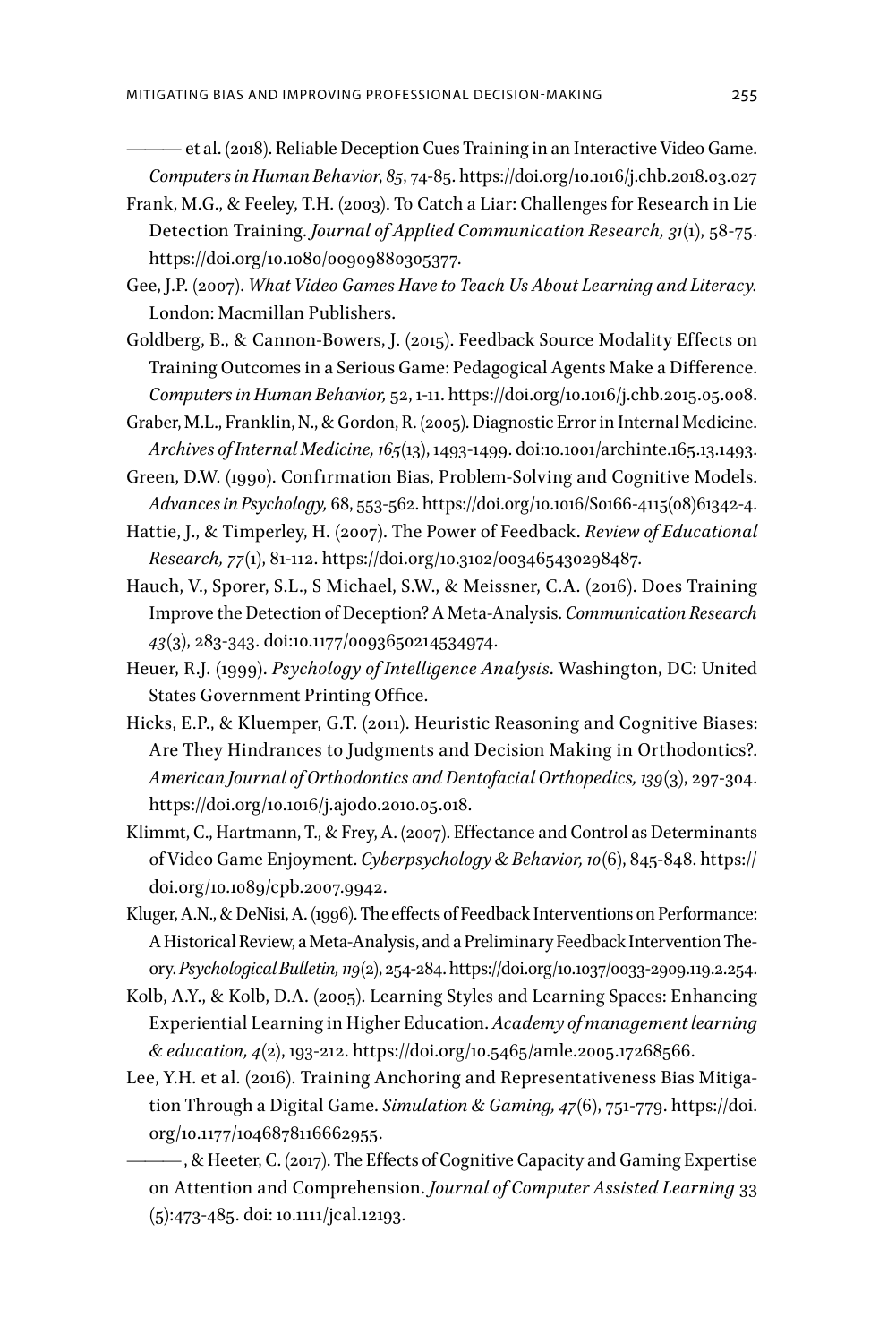- Levinson, J.D. (2007). Forgotten Racial Equality: Implicit Bias, Decision-Making and Misremembering. *Duke Law Journal, 57*(2), 345-424. Retrieved 11 June 2019 https://papers.ssrn.com/sol3/papers.cfm?abstract\_id=927547.
- Miller, C.H. et al. (2018). Training Law Enforcement Officers to Identify Reliable Deception Cues with an Interactive Digital Game. The *51st Hawaii International Conference on System Sciences*, Kona, Hawaii.
- Mussweiler, T., Strack, F., & Pfeiffer, T. (2000). Overcoming the Inevitable Anchoring Effect: Considering the Opposite Compensates for Selective Accessibility. *Personality and Social Psychology Bulletin, 26*(9), 1142-1150. https://doi. org/10.1177/01461672002611010.
- Peng, W., Lee, M., & Heeter, C. (2010). The Effects of a Serious Game on Role‐Taking and Willingness to Help. *Journal of Communication 60*(4), 723-742. https://doi. org/10.1111/j.1460-2466.2010.01511.x.
- Pronin, E., Lin, D., & Ross, L. (2002). The Bias Blind Spot: Perceptions of Bias in Self Versus Others. *Personality and Social Psychology Bulletin, 28*(3), 369-381. doi: 10.1177/0146167202286008.
- Ryan, R.M., Rigby, C.S., & Przybylski, A. (2006). The Motivational Pull of Video Games: A Self-Determination Theory Approach. *Motivation and Emotion,* 30(4), 344-360. https://doi.org/10.1007/s11031-006-9051-8.
- Shute, V.J. (2008). Focus on Formative Feedback. *Review of Educational Research, 78*(1), 153-189. https://doi.org/10.3102/0034654307313795.
- Silverman, B.G. (1992). Modeling and Critiquing The Confirmation Bias In Human Reasoning. *IEEE Transactions on Systems, Man and Cybernetics, 22*(5), 972-982. doi:10.1109/21.179837.
- Squire, K. (2006). From Content to Context: Videogames as Designed Experience. *Educational Researcher, 35*(8), 19-29. https://doi.org/10.3102/ 0013189X035008019.
- Tamborini, R., Bowman, N.D., Eden, A., Grizzard, M., & Organ, A. (2010). Defining Media Enjoyment as the Satisfaction of Intrinsic Needs. *Journal of communication, 60*(4), 758-777. https://doi.org/10.1111/j.1460-2466.2010.01513.x.
- Thorndike, E.L., & Woodworth, R.S. (1901). The Influence of Improvement in One Mental Function Upon the Efficiency Of Other Functions. *Psychological review, 8*(3), 247- 261. https://doi.org/10.1037/h0074898.
- Tversky, A., & Kahneman, D. (1974). Judgment under Uncertainty: Heuristics and Biases. *Science, 185*(4157), 1124-1131. https://doi.org/10.1126/science.185.4157.1124.
- Vrij, A. (2008). *Detecting Lies and Deceit: Pitfalls and Opportunities*. Hoboken, NJ: John Wiley & Sons.
- Zimbardo, P.G. (1965). The Effect of Effort and Improvisation on Self-Persuasion Produced by Role-Playing. *Journal of Experimental Social Psychology, 1*(2), 103-120. https://doi.org/10.1016/0022-1031(65)90039-9.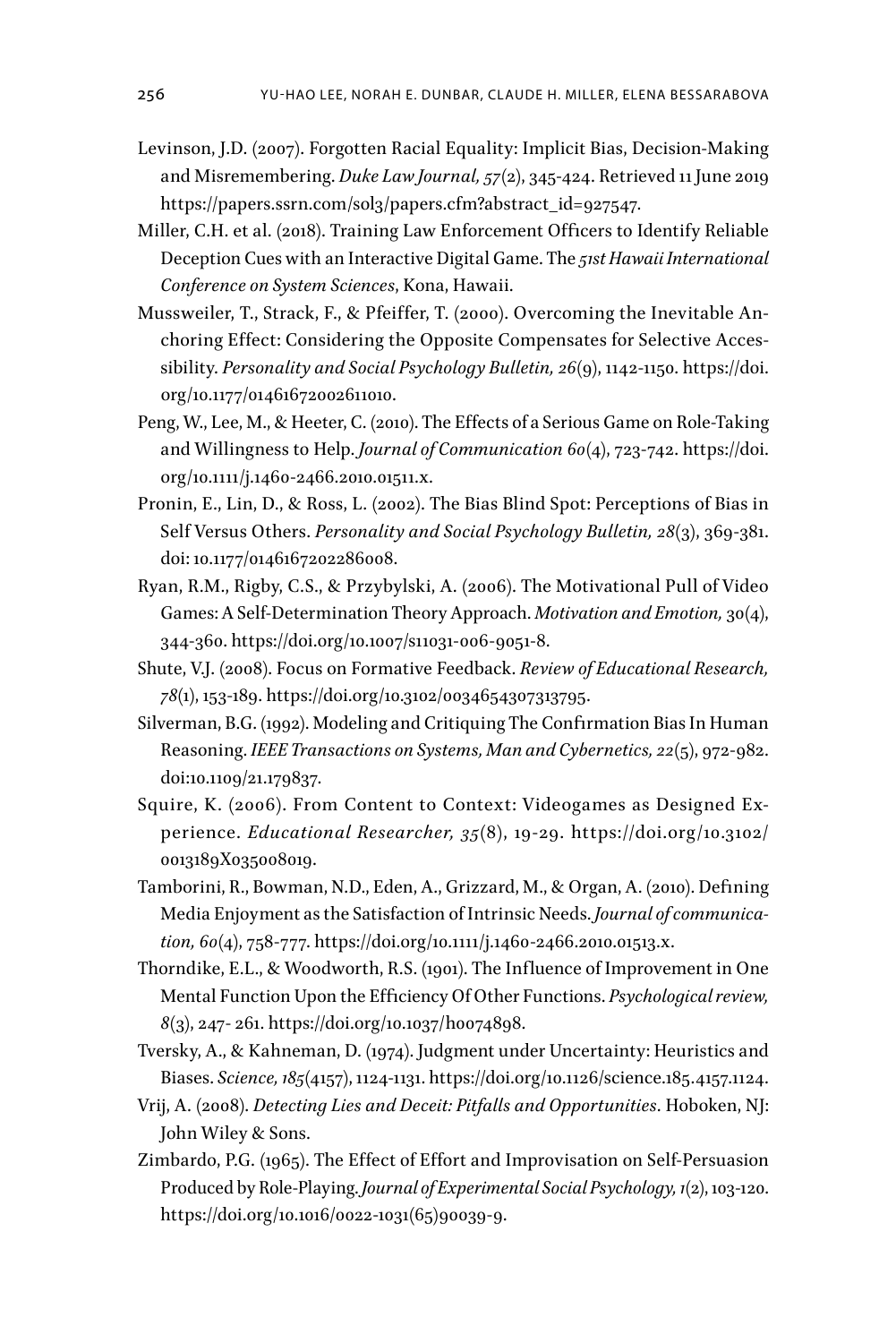## **About the authors**

**Yu-Hao Lee**'s research focuses on information processing in interactive and immersive media such as video games, virtual reality, and augmented reality. He has been involved in several design-based research projects that incorporate psychology theories to promote better decision-making and engagement funded by the National Science Foundation, the UNHCR, the IARPA, and the Online News Association.

**Norah E. Dunbar** is Professor of Communication at UC Santa Barbara. She has received over \$13 million in research funding from agencies such as the Intelligence Advanced Research Projects Activity and the National Science Foundation. She has published over 65 peer-reviewed journal articles and book chapters and has presented over 100 papers at national and international conferences.

**Claude H. Miller** is Professor and Director of Graduate Studies at the University of Oklahoma. Dr. Miller's work investigates human affective responses to influence messages in various contexts by applying emotion, motivation, and social influence theories, particularly to mass-mediated message designs targeting adolescent, elderly, and minority populations.

**Elena Bessarabova** is Associate Professor at the University of Oklahoma. Her research focus is in the areas of social influence and cross-cultural communication. Within social influence, she is interested in resistance processes. Specifically, Bessarabova studies resistance processes associated with psychological reactance, inoculation, and bias mitigation.

**Matthew Jensen** is Associate Professor of Management Information Systems at the University of Oklahoma. His research interests include computer-aided decision-making, knowledge management, human-computer interaction, and computer-mediated communication. He is an active member of an interdisciplinary team investigating how people attribute credibility in mediated interactions and how people filter and evaluate information they find online.

**Scott Wilson** is Director for Innovative Learning at the K20 Center for Educational and Community Renewal at the University of Oklahoma. Scott coordinates a number of research, development, and technical assistance teams that support students, teachers, and learning communities as they